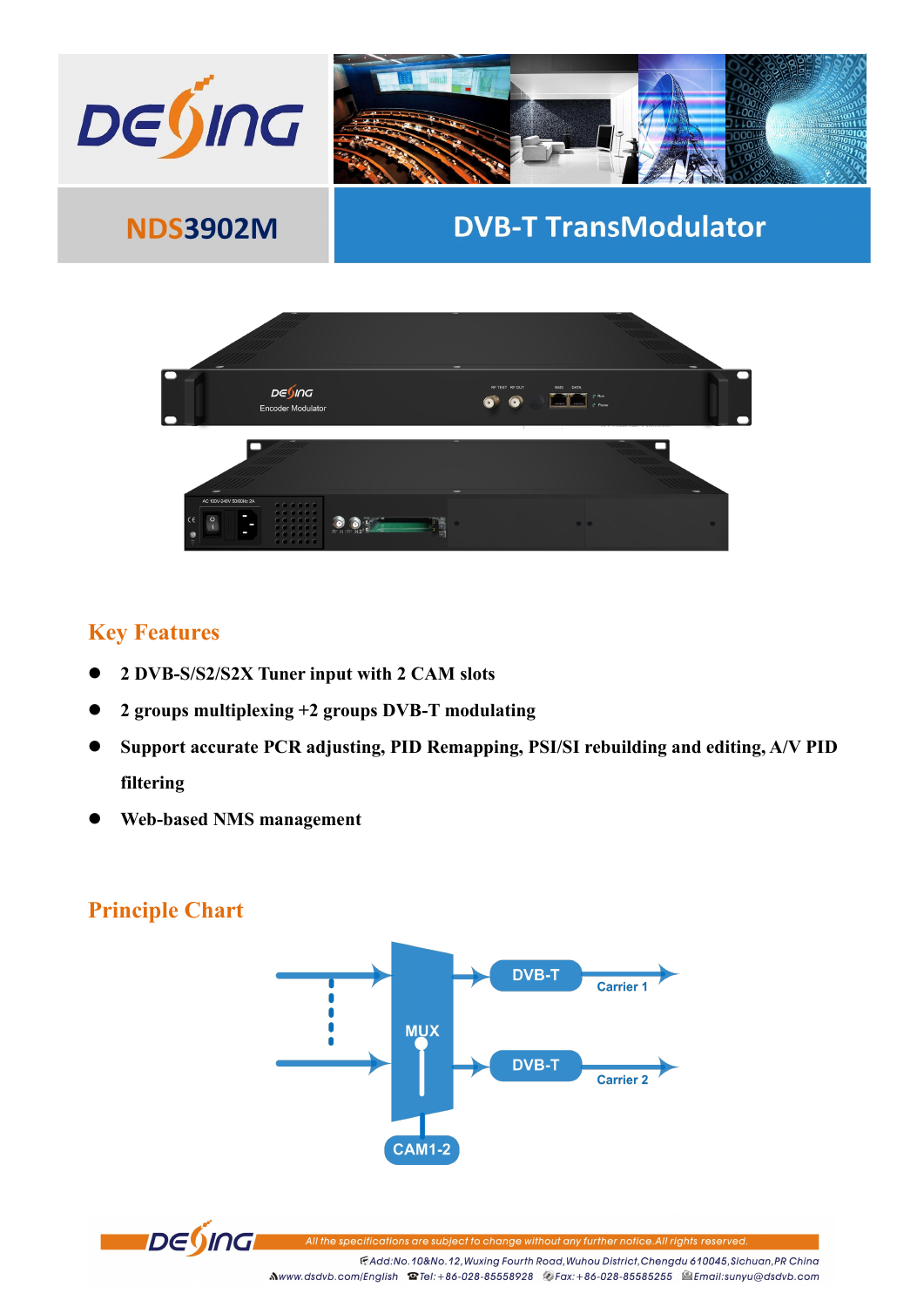## **Tech Specifications**

| <b>Input</b>         |                           | 2 DVB-S/S2/S2X Tuners |                                     |                                                                                      |  |  |
|----------------------|---------------------------|-----------------------|-------------------------------------|--------------------------------------------------------------------------------------|--|--|
| <b>Tuner Section</b> |                           | DVB-S                 | <b>Input Frequency</b>              | 950~2150MHz                                                                          |  |  |
|                      |                           |                       | Symbol rate                         | $0.5 - 45$ Msps                                                                      |  |  |
|                      |                           |                       | Signal Strength                     | $-65 - -25$ dBm                                                                      |  |  |
|                      |                           |                       | <b>FEC</b>                          | $1/2$ , $2/3$ , $3/4$ , $5/6$ , $7/8$                                                |  |  |
|                      |                           |                       | Constellation                       | <b>QPSK</b>                                                                          |  |  |
|                      |                           |                       | Max input bitrate                   | $\leq$ 129 Mbps                                                                      |  |  |
|                      |                           | DVB-S2                | <b>Input Frequency</b>              | 950~2150MHz                                                                          |  |  |
|                      | DVB-S/S<br>2/S2X<br>Tuner |                       | Symbol rate                         | QPSK/8PSK /16APSK: 0.5~45 Msps<br>32APSK: 0.5~40Msps;                                |  |  |
|                      |                           |                       | <b>FEC</b>                          | QPSK: 1/2, 3/5, 2/3, 3/4, 4/5, 5/6, 8/9, 9/10<br>8PSK: 3/5, 2/3, 3/4, 5/6, 8/9, 9/10 |  |  |
|                      |                           |                       |                                     | 16APSK: 2/3, 3/4, 4/5, 5/6, 8/9, 9/10                                                |  |  |
|                      |                           |                       |                                     | 32APSK: 3/4, 4/5, 5/6, 8/9, 9/10                                                     |  |  |
|                      |                           |                       | Constellation                       | QPSK, 8PSK, 16APSK, 32APSK                                                           |  |  |
|                      |                           |                       | Max input bitrate                   | $\leq$ 129 Mbps                                                                      |  |  |
|                      |                           | DVB-S2X               | <b>Input Frequency</b>              | 950~2150MHz                                                                          |  |  |
|                      |                           |                       | Symbol rate                         | QPSK/8PSK /16APSK: 0.5~45 Msps                                                       |  |  |
|                      |                           |                       |                                     | 8APSK: 0.5~40Msps                                                                    |  |  |
|                      |                           |                       |                                     | 32APSK: 0.5~40Msps                                                                   |  |  |
|                      |                           |                       | <b>FEC</b>                          | QPSK: 1/2, 3/5, 2/3, 3/4, 4/5, 5/6, 8/9, 9/10,                                       |  |  |
|                      |                           |                       |                                     | 13/45, 9/20, 11/20                                                                   |  |  |
|                      |                           |                       |                                     | 8PSK: 3/5, 2/3, 3/4, 5/6, 8/9, 9/10                                                  |  |  |
|                      |                           |                       |                                     | 8APSK: 5/9-L, 26/45-L                                                                |  |  |
|                      |                           |                       |                                     | 16APSK: 2/3, 3/4, 4/5, 5/6, 8/9, 9/10, 1/2-L,                                        |  |  |
|                      |                           |                       |                                     | 8/15-L, 5/9-L, 26/45, 3/5, 3/5-L, 28/45, 23/36,                                      |  |  |
|                      |                           |                       |                                     | 2/3-L, 25/36, 13/18, 7/9, 77/90                                                      |  |  |
|                      |                           |                       |                                     | 32APSK: 3/4, 4/5, 5/6, 8/9, 2/3-L, 32/45,                                            |  |  |
|                      |                           |                       |                                     | 11/15, 7/9                                                                           |  |  |
|                      |                           |                       | Constellation                       | QPSK, 8PSK, 8APSK, 16APSK, 32APSK                                                    |  |  |
|                      |                           |                       | Max input bitrate                   | $\leq$ 129 Mbps                                                                      |  |  |
| <b>Descrambling</b>  | CAM/CI                    |                       | 2 sets                              |                                                                                      |  |  |
| <b>Multiplexing</b>  | Maximum PID<br>Remapping  |                       | 256 per input channel               |                                                                                      |  |  |
|                      | Function                  |                       | A/V PID filtering                   |                                                                                      |  |  |
|                      |                           |                       | PID Remapping                       |                                                                                      |  |  |
|                      |                           |                       | Accurate PCR adjusting              |                                                                                      |  |  |
|                      |                           |                       | Generate PSI/SI table automatically |                                                                                      |  |  |
| <b>Modulation</b>    | DVB-T                     |                       | Standard                            | EN300744                                                                             |  |  |
|                      |                           |                       | FFT mode                            | 2K                                                                                   |  |  |
|                      |                           |                       | Bandwidth                           | 6M, 7M, 8M                                                                           |  |  |



All the specifications are subject to change without any further notice.All rights reserved.

FAdd:No.10&No.12, Wuxing Fourth Road, Wuhou District, Chengdu 610045, Sichuan, PR China

Mwww.dsdvb.com/English 宫Tel:+86-028-85558928 @Fax:+86-028-85585255 @Email:sunyu@dsdvb.com